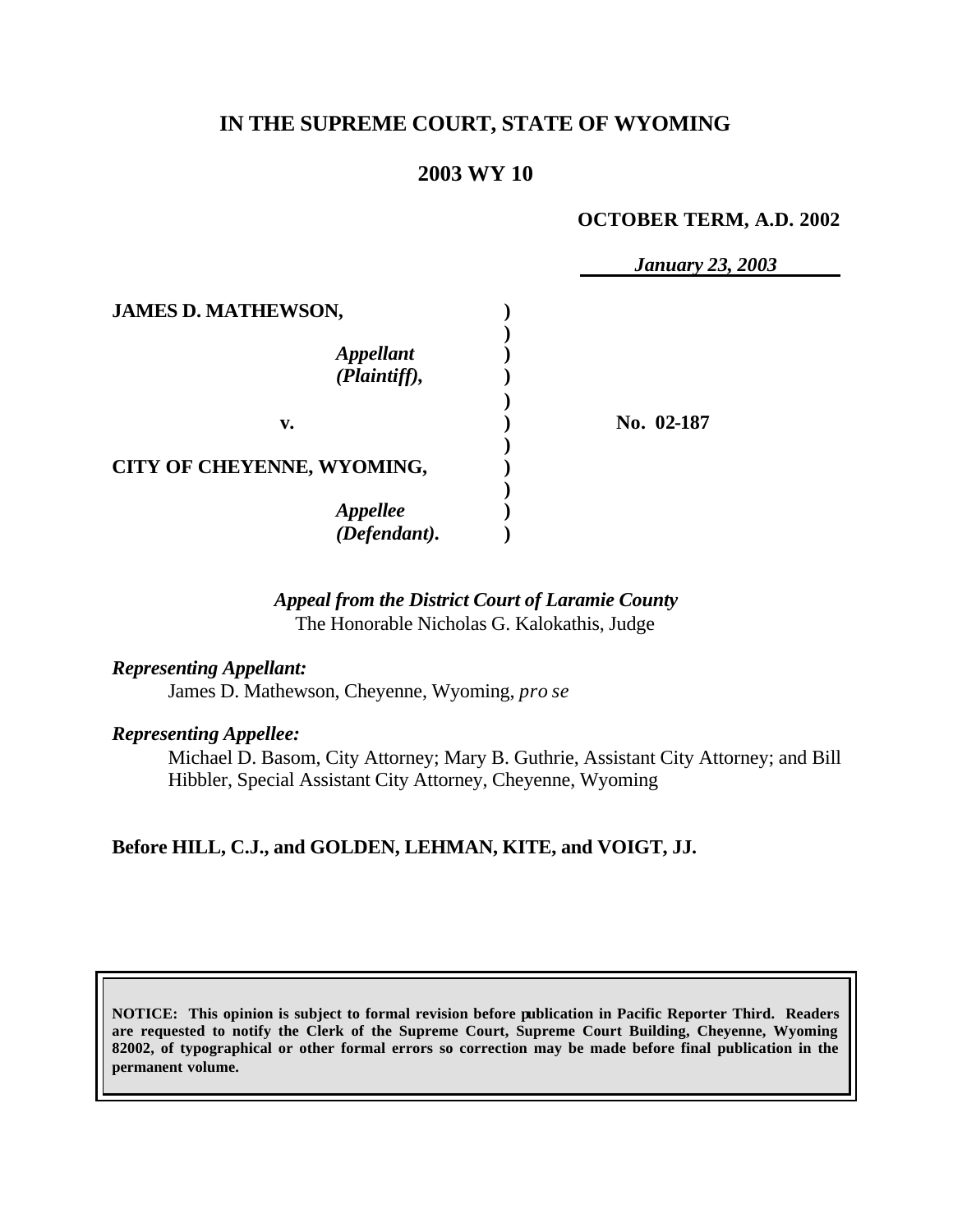#### KITE, Justice.

[¶1] James D. Mathewson, a citizen of the City of Cheyenne, objected to the City's authorization of the sale of bonds to finance construction of a parking facility by resolution instead of by ordinance. The district court granted summary judgment to the City finding the statutes allowed the use of a resolution. We affirm.

#### **ISSUE**

[¶2] The issue we must decide in this case is whether the district court properly granted summary judgment in favor of the City.

## **FACTS**

[¶3] On May 13, 2002, the Cheyenne City Council passed Resolution No. 4307 authorizing the sale and issuance of Refunding and Improvement Revenue Bonds in the amount of \$9,575,000, the proceeds from which were to be used to construct an off-street parking facility in downtown Cheyenne. As authority for the bond issue, the resolution cited Wyo. Stat. Ann. § 15-1-801(b)(iii) (LexisNexis 2001), which provides that the procedure for issuing revenue or refunding revenue bonds is the same as prescribed by Wyo. Stat. Ann. §§ 35-2-424 through 35-2-436 (LexisNexis 2001). Those statutes provide the procedures for issuance of revenue bonds by hospital districts and allow such bonds to be authorized by resolution. The bonds were to be paid with the proceeds from the use of the parking facility. As additional security for the payment of the bonds, the City pledged its share of certain federal mineral royalties which it was entitled to receive. However, those royalties were also pledged to the repayment of revenue bonds issued by the City eight years earlier to finance the construction of the George S. Cox parking facility. In 1994, when the City issued those revenue bonds, it did so by ordinance instead of by resolution. Some of the 1994 revenue bonds remained outstanding, and, therefore, a portion of the proceeds from the sale of the 2002 revenue bonds was to go toward payment or refunding of those bonds, thereby enabling the City to provide the 2002 bond purchasers with a first lien on its federal mineral royalties. The closing for the City's bonds was scheduled for May 28, 2002. However, the filing of this action on May 24, 2002, prevented the sale from occurring.

#### **STANDARD OF REVIEW**

[¶4] We review summary judgments according to the following standards:

Summary judgment is appropriate when no genuine issue as to any material fact exists and the prevailing party is entitled to have a judgment as a matter of law. A genuine issue of material fact exists when a disputed fact, if it were proven, would have the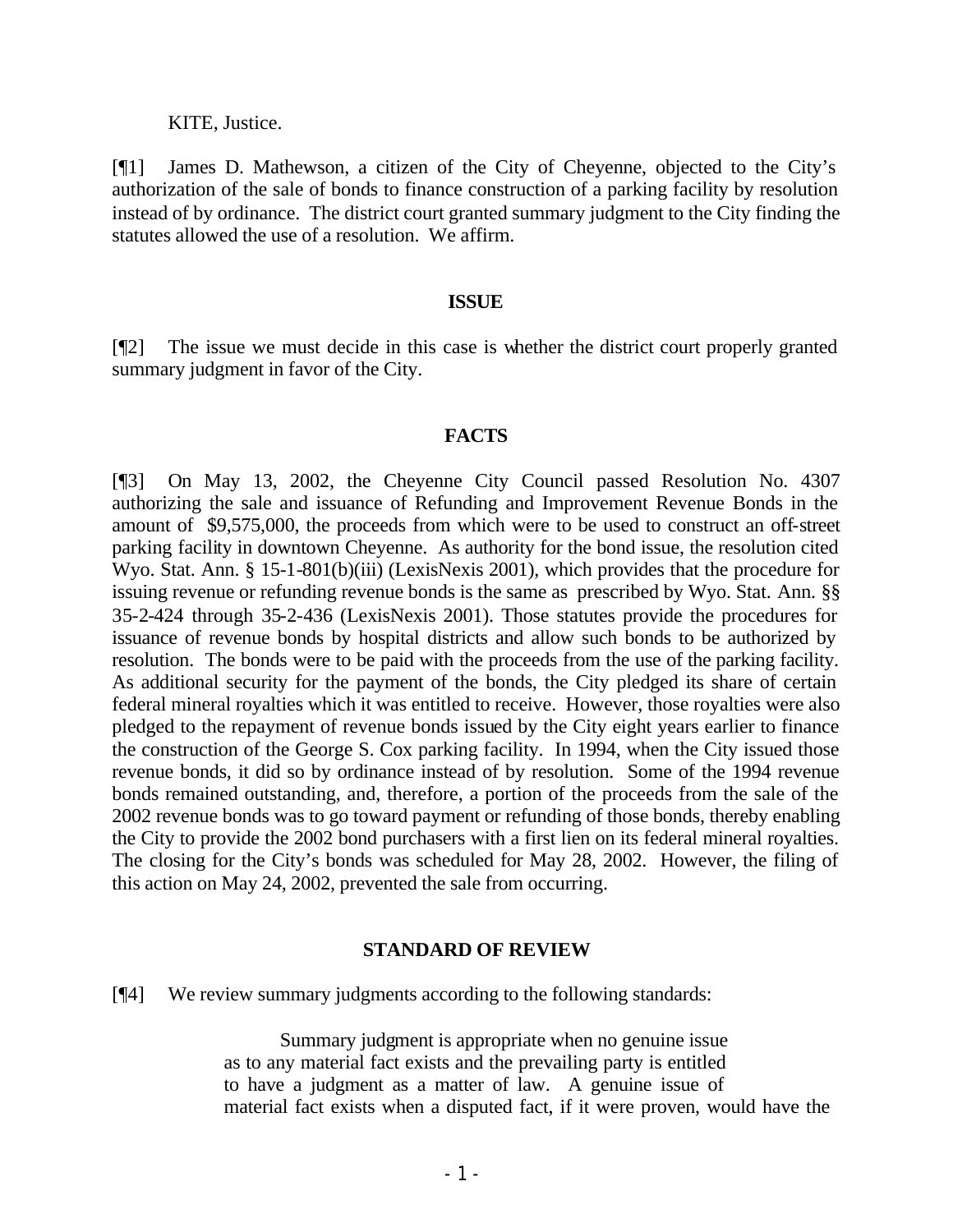effect of establishing or refuting an essential element of the cause of action or defense which the parties have asserted. We examine the record from the vantage point most favorable to the party who opposed the motion, and we give that party the benefit of all the favorable inferences which may fairly be drawn from the record. We evaluate the propriety of a summary judgment by employing the same standards and by using the same materials as were employed and used by the lower court. We do not accord any deference to the district court's decision on issues of law.

*Andersen v. Two Dot Ranch, Inc.*, 2002 WY 105, ¶10, 49 P.3d 1011, ¶10 (Wyo. 2002) (citations omitted).

# **DISCUSSION**

[¶5] Mr. Mathewson objects to the City's use of a resolution instead of an ordinance to authorize the parking facility revenue bonds because citizens who opposed such a resolution did not have the right to petition for an initiative pursuant to which they could have elected to reverse the City's action–a right they would have had if the action had been pursuant to an ordinance. *See* Wyo. Stat. Ann. § 22-23-1005 (LexisNexis 2001). He bases his objection to the City's use of a resolution rather than an ordinance on an interpretation of the statutes governing the issuance of those bonds. He concedes these revenue bonds were not subject to the mandatory election requirement established by Article 16, Section 4 of the Wyoming Constitution because they were payable solely from a special fund and not from taxes. *Frank v. City of Cody*, 572 P.2d 1106 (Wyo. 1977); *Snyder v. City of Cheyenne,* 79 Wyo. 405, 334 P.2d 750 (1959).

[¶6] To determine what the statutes require with regard to the issuance of revenue bonds, we must follow our well established rules of statutory construction.

> We attempt to interpret statutes in accordance with the legislature's intent. We begin by making an "'inquiry respecting the ordinary and obvious meaning of the words employed according to their arrangement and connection.'" *Parker Land and Cattle Company v. Wyoming Game and Fish Commission*, 845 P.2d 1040, 1042 (Wyo. 1993) (quoting *Rasmussen v. Baker*, 7 Wyo. 117, 133, 50 P. 819, 823 (1897)). We construe statutes as a whole, giving effect to every word, clause, and sentence, and we construe together all parts of the statutes on the same subject. We give effect to the plain language of unambiguous statutes. We resort to extrinsic aids of statutory interpretation, such as legislative history or intent, only when statutes are ambiguous.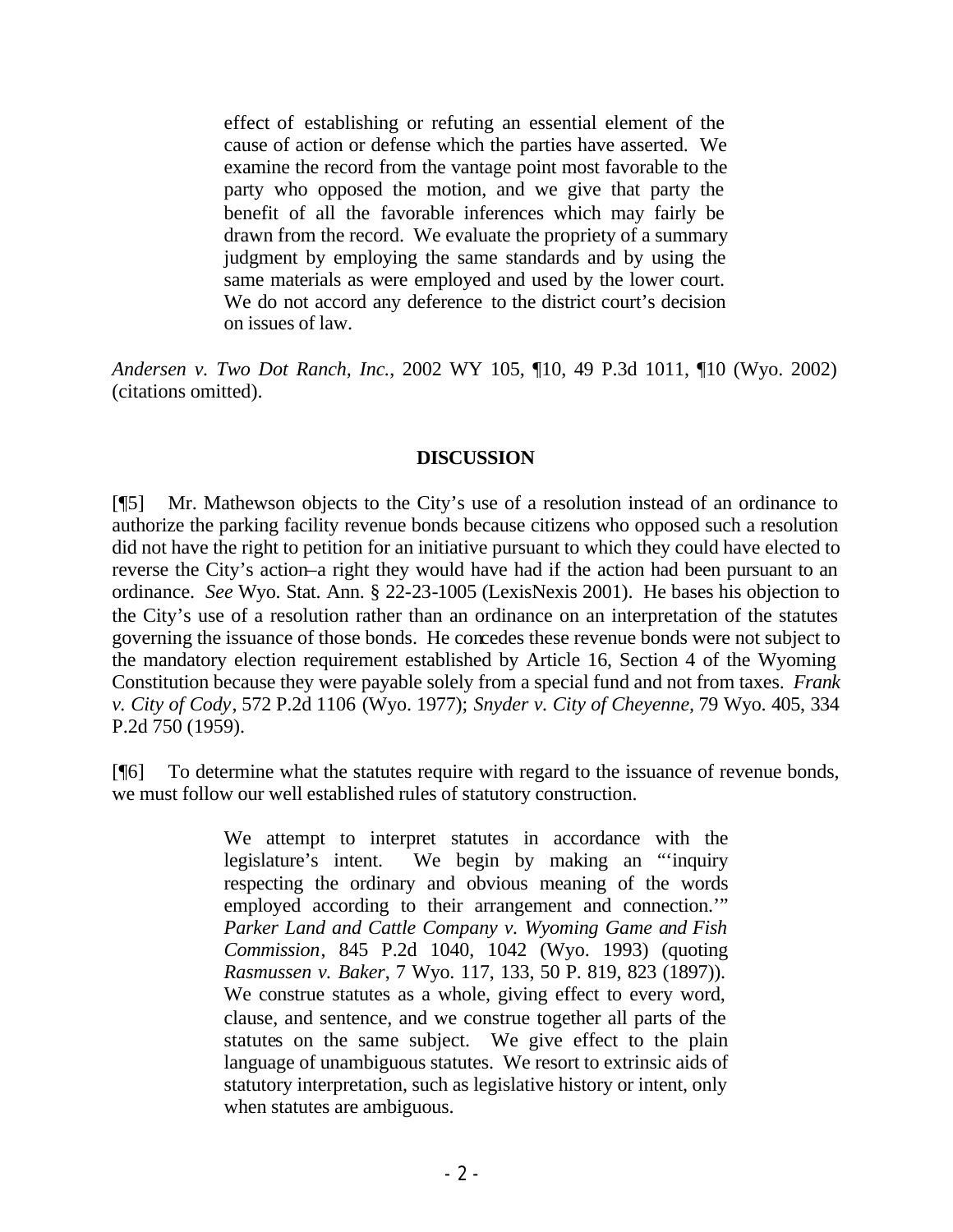*Dike v. State*, 990 P.2d 1012, 1018 (Wyo. 1999) (some citations omitted); *see also Orona-Rangal v. State*, 2002 WY 134, ¶18, 53 P.3d 1080, ¶18 (Wyo. 2002). Fundamental to this effort is our duty to give effect to the plain meaning of the language of the statute.

[¶7] Without question, § 15-1-801 authorizes the City to issue revenue bonds for parking facilities by following the procedures set forth in §§ 35-2-424 through 35-2-436, which plainly state bonds shall be authorized "by resolution." The district court properly found this statute is not ambiguous. No credible argument can be made that the term "resolution" is vague or ambiguous. Black's Law Dictionary defines resolution as "[a] formal expression of an opinion, intention, or decision by an official body or assembly (esp. a legislature)." Black's Law Dictionary 1313 ( $7<sup>th</sup>$  ed. 1999). The Collegiate Dictionary defines it as "a formal expression of opinion, will, or intent voted by an official body or assembled group." Merriam-Webster's Collegiate Dictionary 997 ( $10<sup>th</sup>$  ed. 1999). This court has considered the meaning of the term "resolution" as

> "simply an expression of opinion or mind or policy concerning some particular item of business coming within the legislative body's official cognizance, ordinarily ministerial in character and relating to the administrative business of the municipality." 5 Eugene McQuillan, Municipal Corporations, Nature and Operation of Ordinances  $\S 15.02$  p. 59 (3<sup>rd</sup> Ed. 1996).

*Cooper v. Town of Pinedale,* 1 P.3d 1197, 1207 (Wyo. 2000).

[¶8] Mr. Mathewson does not even suggest the term "resolution" itself is ambiguous. Instead, he argues that, when § 15-1-801 is read together with § 35-2-425, an ambiguity is created. He contends the ambiguity stems from the language "[e]xcept as otherwise provided" which precedes the requirement for a resolution to authorize bonds and from the fact that the latter statute is directed to hospital trustees. We must presume that, when the legislature imposed the provisions contained in the hospital district statutes on municipalities seeking to construct off-street parking, it did so with full knowledge of the content of those provisions, and we can glean no ambiguity from the statutes themselves. Mr. Mathewson fails to direct us to any provision of § 15-1-801 or §§ 35-2-424 through 35-2-436 which "otherwise provides" in connection with procedures for the issuance of revenue bonds for off-street parking facilities. Consequently, we are left with the clear language of the statute as the final statement of legislative intent regarding the procedures to be followed in issuing revenue bonds for that purpose.

[¶9] Mr. Mathewson urges, without authority, the legislature must have intended a municipality should use its "highest form of authorization,"–e.g., an ordinance–because a resolution is the "highest form of authorization" for a hospital district. We simply cannot engage in such creative reasoning in an effort to insert language into the statutes that the legislature omitted. *Miller v. Bradley*, 4 P.3d 882, 888 (Wyo. 2000) (we will not expand the plain language of a statute to encompass requirements beyond those clearly set out by the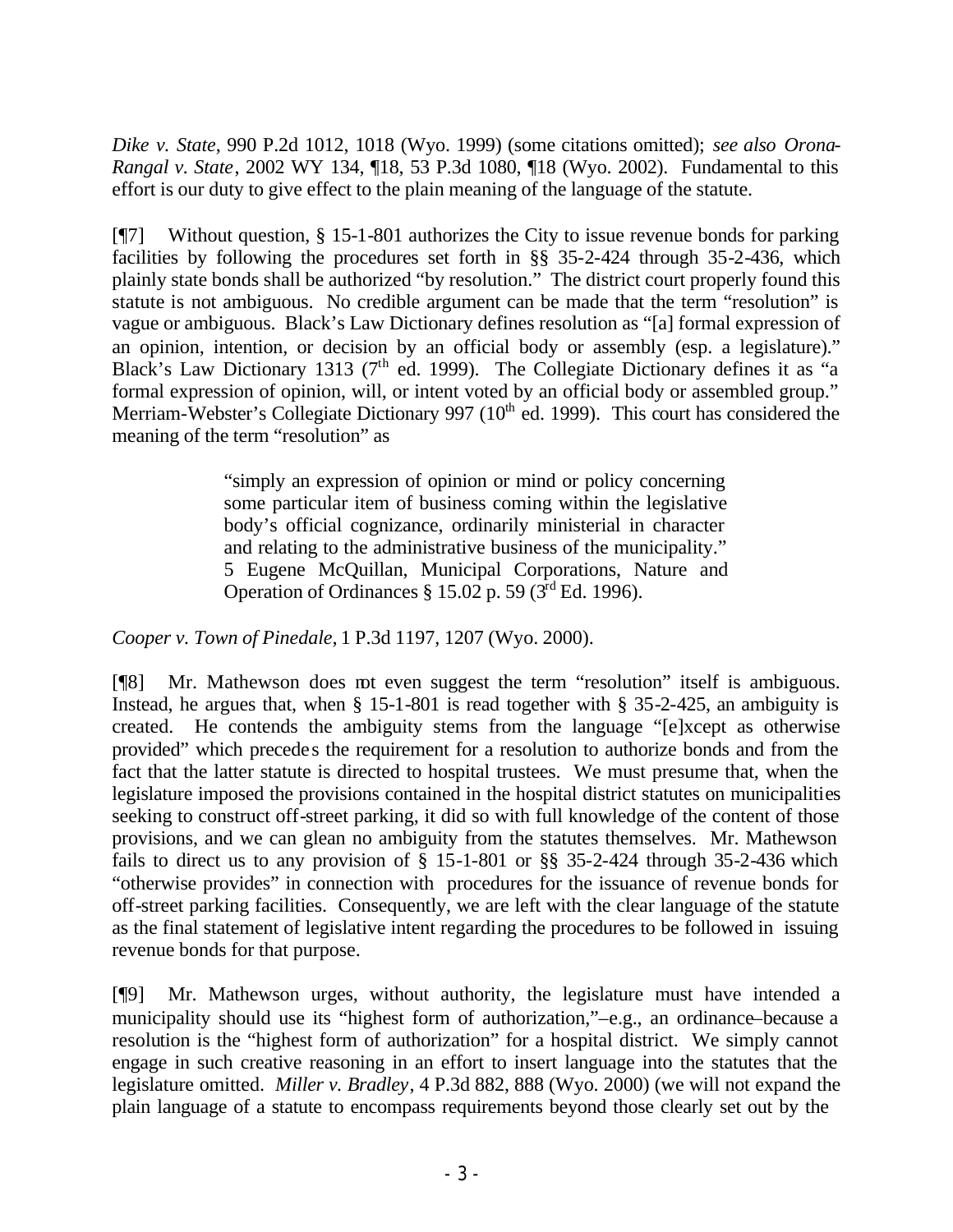legislature); *Erhart v. Flint Engineering & Construction*, 939 P.2d 718, 722 (Wyo. 1997) (a basic tenet of statutory construction is that omission of words from a statute is considered to be an intentional act by the legislature; this court should not read words into a statute when the legislature has chosen not to include them).

[¶10] In a final effort to create ambiguity where none existed, Mr. Mathewson points to an entirely different statute–the Downtown Development Authority (Wyo. Stat. Ann. §§ 15-9- 201 through 15-9-223 (LexisNexis 2001))–adopted after the statutes upon which the City relied for its actions, which allows municipalities through a separate development authority or on their own to issue bonds for public parking facilities and requires such be done by ordinance. The City complains Mr. Mathewson did not raise this issue below. A review of the record indicates that, although he did not provide the district court with a discussion of that statute, he did mention it as an example of other revenue bond statutes which required ordinances. In the interest of affording this citizen a full and complete hearing of his complaints, we will address this argument.

[¶11] Simply because the legislature chose to make two different options available to municipalities to construct parking facilities does not mean either provision automatically becomes ambiguous. Nor does it mean the legislature intended to repeal the original provision. Had the legislature so intended, it could readily have done so. It did not directly repeal the original provision, and, absent such direct repeal, Mr. Mathewson has the burden of showing the legislature intended an implied repeal. *Shumway v. Worthey*, 2001 WY 130, ¶15, 37 P.3d 361, ¶15 (Wyo. 2001).

> [O]ur longstanding rule is that repeals by implication are not favored and will not be indulged if there is any other reasonable construction. One asserting implied repeal bears the burden of demonstrating beyond question that the legislature intended that its later legislative action evinced an unequivocal purpose of affecting a repeal. Furthermore, it must be shown that the later statute is so repugnant to the earlier one that the two cannot logically stand together, or that the whole subject of the earlier statute is covered by the later one having the same object, clearly intending to prescribe the only rules applicable to the subject.

*Id.* Mr. Mathewson has met no part of this burden here. Looking to the plain meaning of the language utilized by the legislature in each case, we find no conflict. Both provisions can be given their plain meaning without hindering the application of the other. The result is the City had the option of taking either approach. *Board of County Commissioners of County of Albany v. White*, 79 Wyo. 420, 335 P.2d 433 (1959). Whether this is a wise policy, whether it deprives citizens of rights granted by the legislature in other statutes, or whether, in the opinion of a citizen, it grants too much leeway to the governing body of a municipality is not a question for this court. Instead, Mr. Mathewson and other citizens similarly disposed must make their case to the legislature.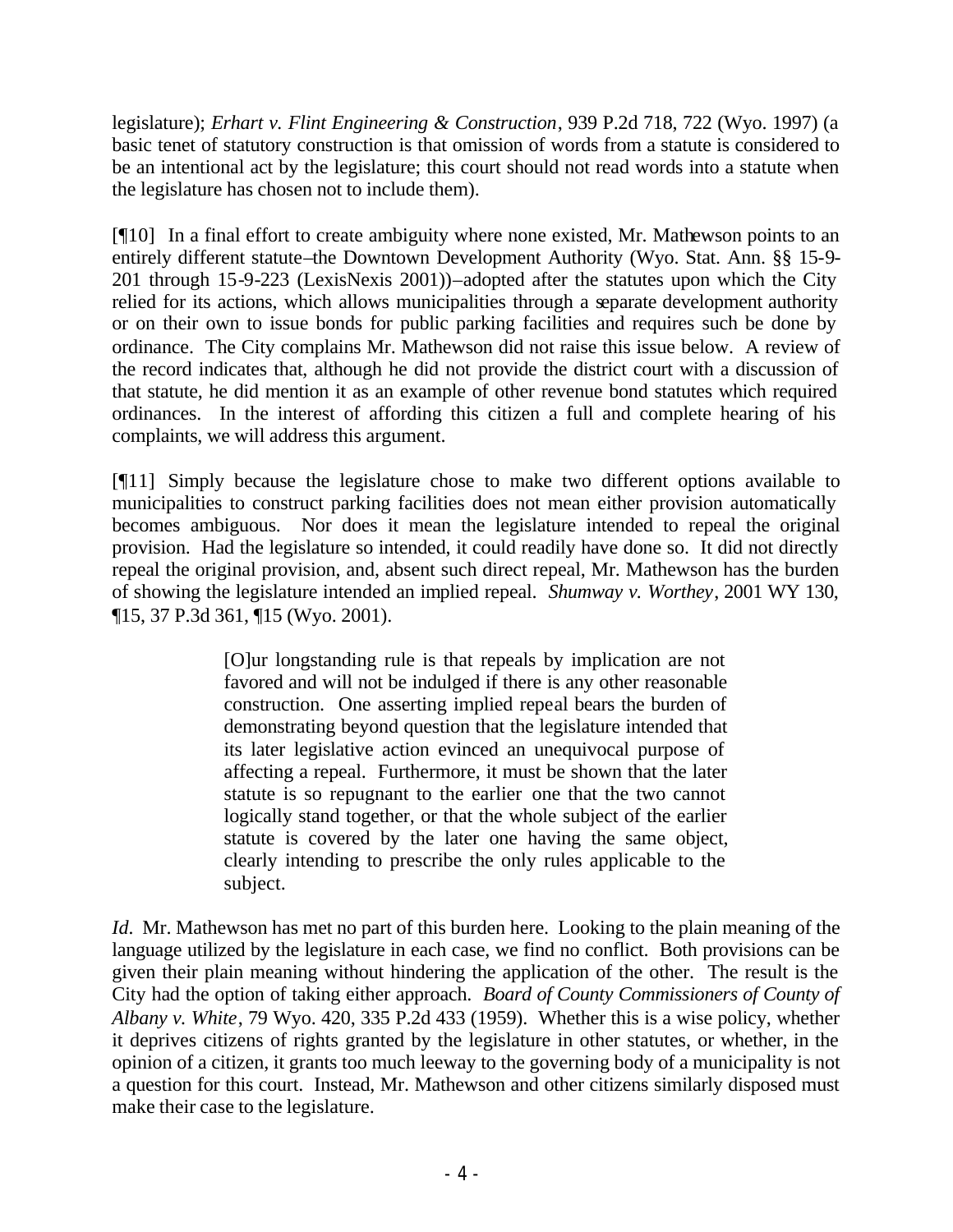[¶12] The district court also properly concluded our opinion in *Cooper,* 1 P.3d 1197, "supports the City's use of a resolution." In that case, the Town authorized a promissory note for the construction of a water system by resolution and not by ordinance. We held the note did not constitute a bond which the statutes required to be authorized by an ordinance. In addition, we concluded the resolution which authorized the promissory note did not constitute a legislative act which Wyo. Stat. Ann. § 15-1-114(a) (LexisNexis 2001) requires to be authorized by an ordinance. In discussing the distinction between a resolution and a legislative act requiring an ordinance, we relied upon 5 Eugene McQuillan, Municipal Corporations § 15.02 at 59 (3d ed. 1996) for the proposition that "'a resolution deals with matters of a special or temporary character; an ordinance prescribes some permanent rule of conduct or government, to continue in force until the ordinance is repealed.'" *Cooper,* 1 P.3d at 1207. When we apply that reasoning here, we conclude the resolution authorizing the revenue bonds in question was not a permanent rule of conduct contemplated by the term "legislation." Our holding as stated in *Cooper* applies with equal force in this case. "Under these circumstances, we can only conclude that absent a specific requirement that it act by ordinance, the Town could act by resolution." *Id*.; *see also Thomas v. Jultak,* 68 Wyo. 198, 231 P.2d 974 (1951).

[¶13] Finally, Mr. Mathewson argues the City's use of an ordinance to authorize the 1994 bond issue for the George S. Cox parking facility somehow required that it utilize an ordinance for the issuance of the 2002 bond issue. Although it is not completely clear from his brief, Mr. Mathewson is apparently arguing that, because the proceeds from the 2002 bonds were to be used in part to "advance, refund and defease," or repay, the 1994 bonds which were still outstanding, the ordinance authorizing those earlier bonds was somehow "repealed" by the City's 2002 resolution and an ordinance cannot be repealed by a resolution. The district court found "[t]he fact that the City had previously issued off-street parking facility revenue bonds by ordinance is irrelevant." We agree. The City had the option of using either an ordinance or a resolution when the statute did not direct the use of an ordinance. Mr. Mathewson's suggestion that the later resolution constructively repealed the 1994 ordinance is not persuasive. He cites 6 Eugene McQuillan, Municipal Corporations § 21.09 at 260 (3d ed. 1998) for the definition of "constructive repeal" which on its face does not apply to the 2002 resolution. A constructive repeal occurs when the later ordinance "contains provisions so contrary to or irreconcilable with those of the earlier ordinance that only one of the two can stand in force; . . . The repeal of an ordinance is accomplished when it is destroyed, abolished, abrogated, cancelled, annulled, recalled, or rescinded by a later one." 6 Eugene McQuillan, Municipal Corporations § 21.09 at 260 (3d ed. 1998). The 2002 resolution merely authorized the use of the proceeds from the later bond issue to repay the outstanding 1994 bonds before they became due. It in no way annulled or rescinded the earlier ordinance which originally authorized the issuance of the 1994 bonds.

[¶14] Mr. Mathewson cites no authority which prohibits the City from utilizing the procedures explicitly authorized by § 15-1-801. The district court found he presented no evidence the City failed to follow the procedures outlined in § 15-1-801 and §§ 35-2-424 through 35-2-436. On appeal, he does not contest that finding. Consequently, we affirm the district court's summary judgment and hold the City's use of a resolution to authorize the